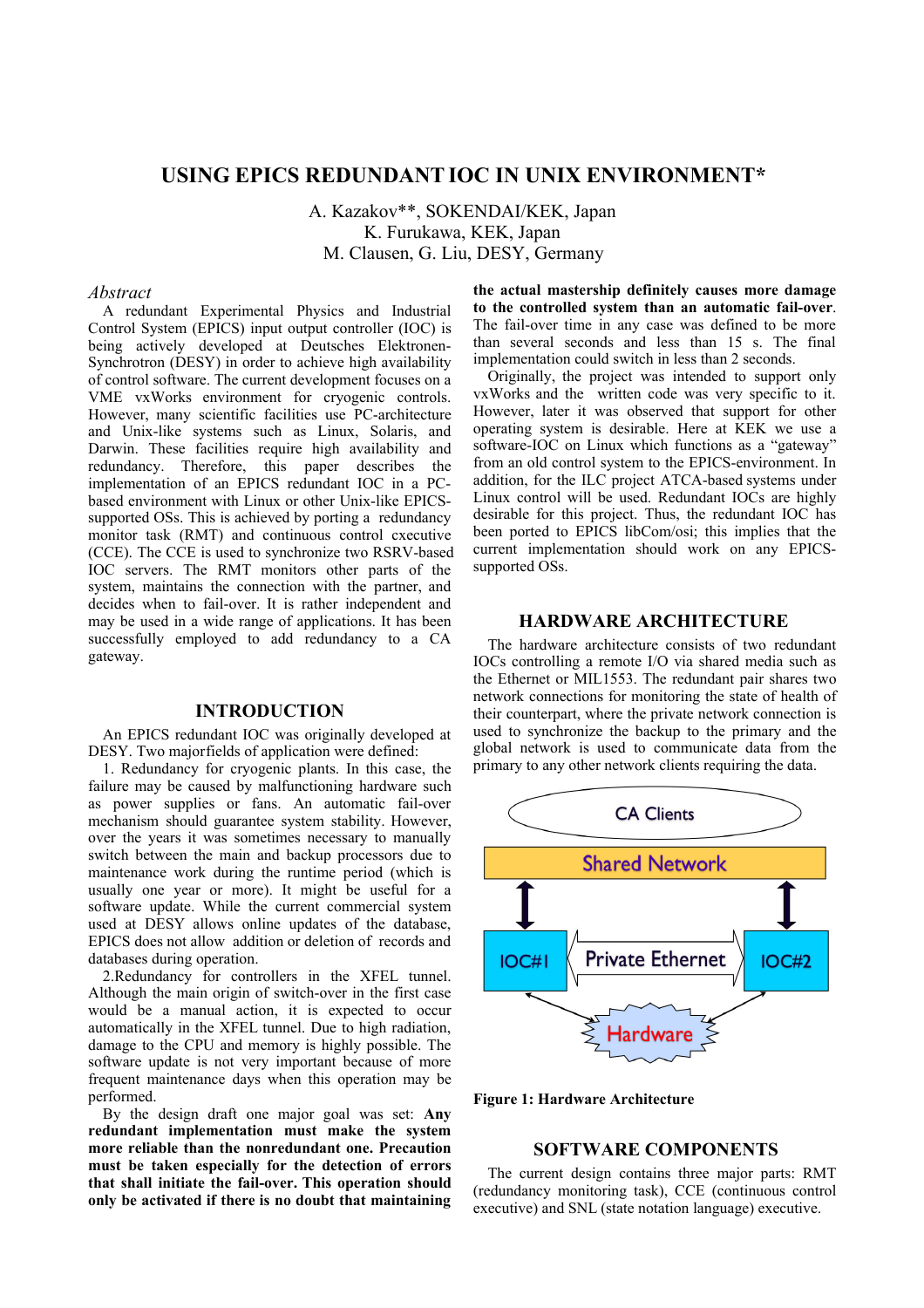The latter two are responsible for the synchronization of process variables (PVs) and internal states. The RMT is the core of the redundant system. It establishes and maintains the connection with the partner, controls other parts of the system and decides when to fail-over. All other components that have to be controlled by the RMT share the same software interface (which is defined in a header file rmtDrvIf.h). This interface defines the following functions:

- 1. start: Get access to the IO and start processing.
- 2. stop: Do not access the IO and stop processing.
- 3. testIO: Initiates a procedure to test access to the IO.
- 4. getStatus: Get status of the driver.
- 5. shutdown: This function is called before the IOC is rebooted. It terminates transient activities, deactivates interrupt sources and stops all driver tasks.
- 6. getUpdate: This routine tells the component to get an update from the redundant IOC. It is normally called by the RMT on the inactive IOC.
- 7. startUpdate: This routine tells the component to start updating data from the redundant IOC (monitoring). It will first read all fields (depending on the mode) from the redundant partner. It is normally called by the RMT on the inactive IOC.
- 8. stopUpdate: This routine tells the component to stop updating data from the redundant counterpart. This routine is normally called by the RMT on the inactive IOC.

The RMT can call these functions using an entry table that is transferred from the component to the RMT during initialization. The component calls the rmtRegisterDriver() function to register itself in the RMT and transfer the entry table.

getInfoCCE and the SNL executive are two such RMTcontrolled components and they implement the RMTdriver interface mentioned above. Other components may be IO drivers, or any other piece of software. For example, the RSRV server in redundant IOC implementation is one of the RMT-controlled components and it implements the RMT-driver interface. Some of the interface functions may be unimplemented (set to NULL in the entry table) depending on the nature of the IOdriver and the tasks it performs.

#### **PORTING**

Originally, all the developments waere done only for vxWorks. The resulting code was not usable on any other OS. However, the people at KEK were interested in using a redundant IOC on Linux machines for a LINAC control system. Moreover, at DESY there was a demand for a redundant CA gateway. It appeared that the RMT has all the functionality needed for the solution. However, CA gateway runs on Linux (or other Unix-like OS), and the RMT was available only on vxWorks. Thus, it was decided to port the redundant IOC to Linux.

#### *Porting process*

All vxWorks-specific function calls were replaced with the EPICS *libCom/OSI (Operating System Independent library).* In order to accomplish this task the following new OSI functions were introduced:

- **epicsMutex.h:** epicsMutexLockWithTimeout(id, tmo)
- **epicsMutex.h:** 
	- epicsMutexOsdLockWithTimeout(id, tmo)
- **epicsThread.h:** epicsThreadDelete(id)
- **epicsTime.h:** epicsTimeGetTicks ()

Further, some modification of the EPICS base were done to implement CCE hooks and the RMT-driver interface to the CA server (RSRV), and in database scan tasks. These modifications were also made operating system independent. The following is the list of affected source files:

- **base/src/db/dbAccess.c**
- **base/src/db/dbScan.c**
- **base/src/dbStatic/dbBase.h**
- **base/src/dbStatic/dbLexRoutines.c**
- **base/src/rec/aiRecord.dbd**
- **base/src/rsrv/camsgtask.c**
- **base/src/rsrv/online\_notify.c**
- **base/src/rsrv/cast\_server.c**
- **base/src/rsrv/caservertask.c**

Please contact the authors for the patch files.

# *Results*

The ported OSI version of the redundant IOC was successfully used on vxWorks, Linux, Mac OS X, and Solaris. Tests showed that the system synchronisation speed limit was around ~5000 records/second for 2 Linux machines with 3GHz P4 1core, 2x 100Mbit Ethernet cards; functioning solely as a redundant IOC.

## **REDUNDANT CA GATEWAY**

One of the demands at DESY was to implement a redundant CA gateway. Besides, after RMT is ported to Linux it fits very well to help this task. CA gateways are being widely used in many facilities around the globe which utilize the EPICS. The CA gateway can be used to add a security layer or to divide a network into several segments in order to reduce the amount of broadcast traffic in each segment. However, when the CA gateway is utilized, it becomes the "single point of failure" and even if some or all IOCs are redundant in the case of gateway failure some clients and IOCs would be cut-off. Therefore, it seems essential to add redundancy to applications such as the CA gateway.

By the nature of the gateway task, it has no internal status needed to be synchronized, and thus, it is desirable to use both redundant gateway at the same time (loadbalance them). It will reduce the load on each of them and increase the peak system throughput. Further, in the case of failure of one of them only half of all the clients will notice the problem and will reconnect. Hence the task is divided into two steps.